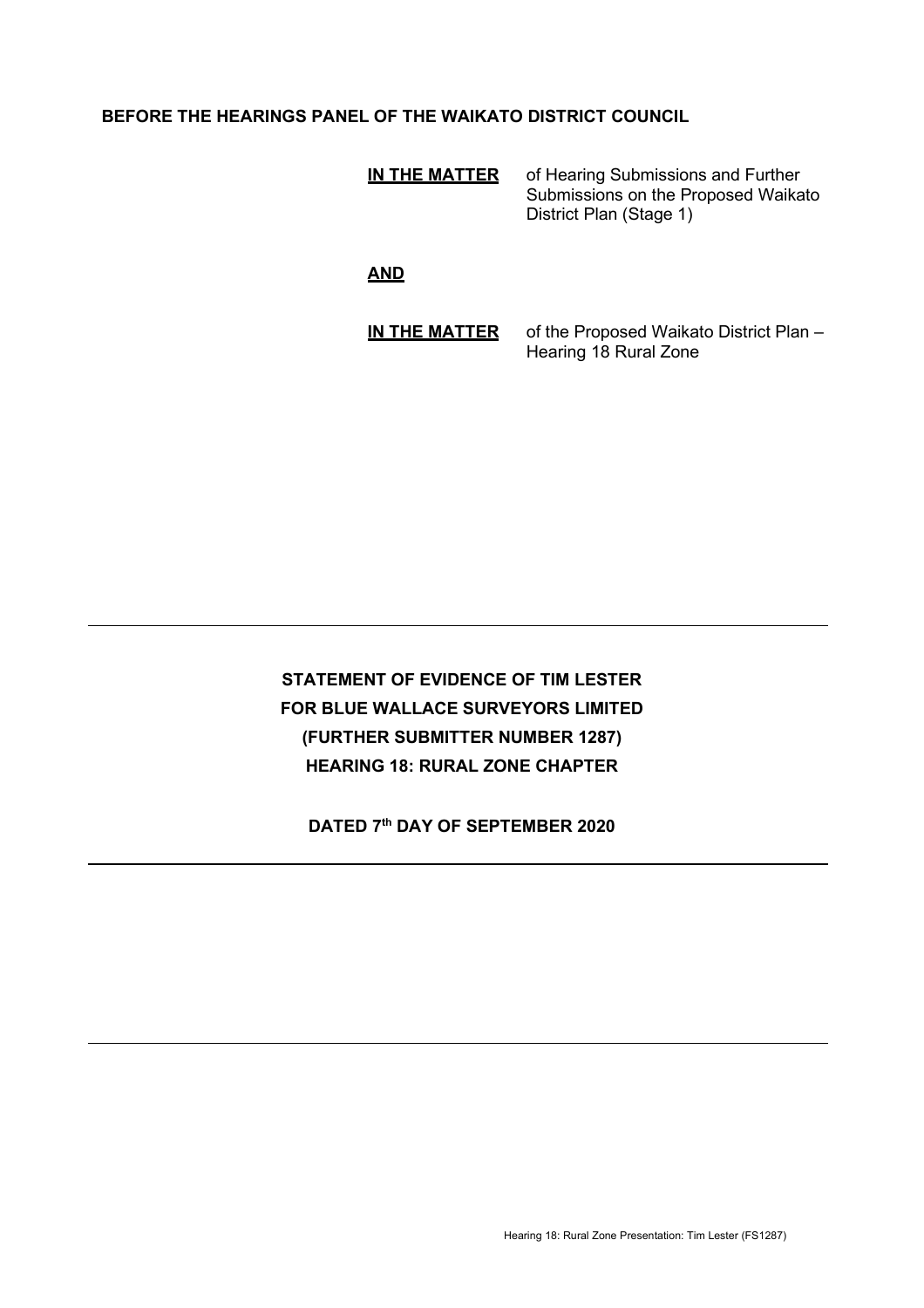# **1.0 INTRODUCTION**

- **1.1** My name is Tim Lester. I am a Resource Management Planner with Blue Wallace Surveyors Ltd and I am presenting evidence based on a further submission that was lodged on behalf of Bule Wallace Surveyors Limited (BWS).
- **1.2** I hold a Masters Degree in Resource and Regional Planning from the University of Otago, and have over 15 years' experience in the field of environmental management and regulation in New Zealand and Australia.
- **1.3** I confirm that I have read the Code of Conduct for Expert Witnesses contained in the Environment Court Practice Note and that I agree to comply with the code. My evidence in this statement is within my area of expertise, and I have not omitted to consider material facts known to me that might alter to detract from the opinions which I express.
- **1.4** The purpose of attending this hearing meeting is to reiterate and expand upon the substantive points contained within the Further Submission FS1287.5 on the Waikato District Council's Proposed District Plan: Rural Chapter, as well as to respond to the recommendations made in the Planning Officers Report to double the parent title size for rural subdivision from the Notified 20ha to that of 40ha.

| Waikato  | Lisette.balsom@waikatoregion.govt.nz | 81 | 173 | Oppose | The submitter opposes this      | Blue Wallace seek |
|----------|--------------------------------------|----|-----|--------|---------------------------------|-------------------|
| Regional |                                      |    |     |        | submission point as it will     | that the          |
| Council  |                                      |    |     |        | increase the lot size           | submission point  |
|          |                                      |    |     |        | requirement and restrict        | be rejected and   |
|          |                                      |    |     |        | farmers ability to retain rural | the current 20ha  |
|          |                                      |    |     |        | lifestyle following retirement  | area be retained  |
|          |                                      |    |     |        | (i.e., succession planning).    | as written.       |
|          |                                      |    |     |        | The 20ha area is appropriate.   |                   |

# 2.0 **SCOPE OF Evidence**

- 2.1 My evidence addresses on Council's Planning Officers s42a (Planning Report) and in particular the recommendation to double the parent title subdivision size threshold from the firmly established 20ha starting point up to 40ha in the District's Rural Zone.
- 2.2 Whilst BWS provided submissions on other aspects in the Proposed Waikato District Plan (PDP) Rural Zone chapter – BWS contend that the doubling of the parent title requirement for rural subdivision (subdivision general) is a significant deviation from the Notified PDP, and thus represents a particularly disputed recommendation to BWS and to a large number of our Clients.
- 2.3 It is the intent of my evidence to relay my experience in coordinating and preparing subdivision consents in the Waikato District Rural Zone, as well as to contextualize my experiences from an established surveying firms perspective. Many of our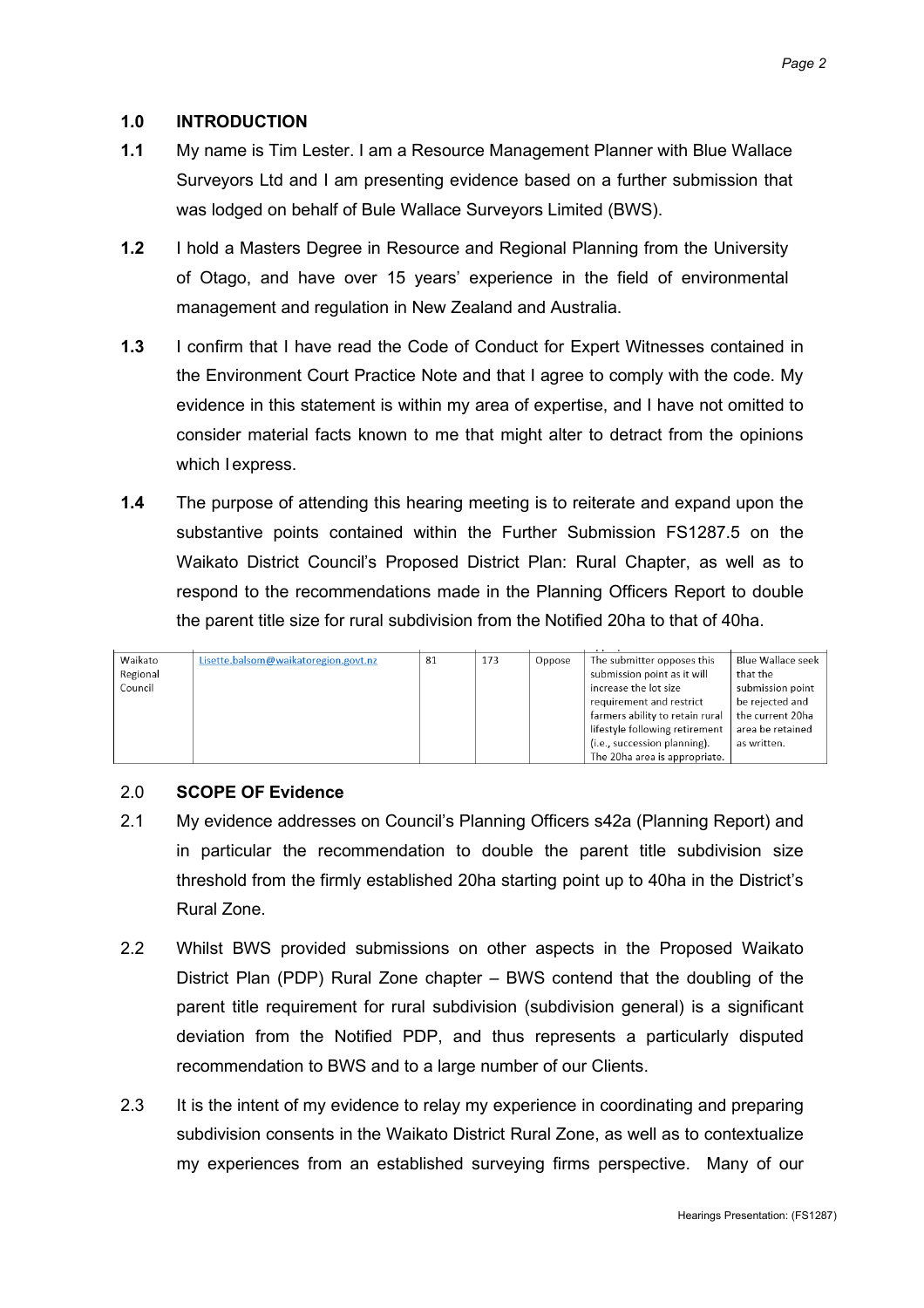current Clients, and probable future Clients, have, or are planning to subdivide their land under the current and established rural subdivision regime of the Operative Waikato District Plan (ODP). Council's recommendation has the potential to significantly constrain such subdivision aspirations and represents an unreasonable proposition to the Districts Rural Communities.

2.4 My evidence highlights a contrary view to that underpinning Council Planning Officer's 40ha parent title size recommendation. In highlighting this contrary view, I will raise the matter that the s42a recommendation has not reasonably assessed all effects such a restriction will have of rural communities, particularly in regard to farm succession planning, as well as the general awareness (or lack of) of the significant economic effect the recommendation will have on private landowners future plans or aspirations they may hold for their property.

#### 3.0 **STATUTORY CONTEXT**

- 3.1 The 'planning process' intent of FS1287.5 is to retain the 20ha parent title area subdivision requirement as established in the ODP, and which was to be retained in the Notified PDP. The retention of the 20ha rural subdivision starting point was deemed by Council (in the s32 reporting) as a balanced objective and policy response – however, based on high-level submissions from Hamilton City Council and Waikato Regional Council (as well as from macro-level technical reports commissioned by Council to support their s42A recommendations) this initial response has been reneged upon in favor of a significantly greater spatial requirement.
- 3.2 It is my opinion that this recommendation has been put forward with no reasonable assessment of the adverse environmental effects of such a recommendation on the rural community (as to be provided for under 76(3) of the RMA).
- 3.3 A fairer approach is to postpone the recommendation and have it subjected to a more robust consultation process – such as a specific variation.
- 3.4 Given the recommended doubling of rural subdivision parent title sizes, it is a real concern that many parties will be unaware of the economic impact that will be brought to bear should the recommendation be accepted by the hearings Committee. Given the notified PDP sought to retain the 20ha subdivision area threshold, many parties would have considered this (at the time of notification), then disengaged from the process and not have provided a further submission in this regard – and consequently failed to appreciate the process provided under the Schedule 1 Further Submission purpose.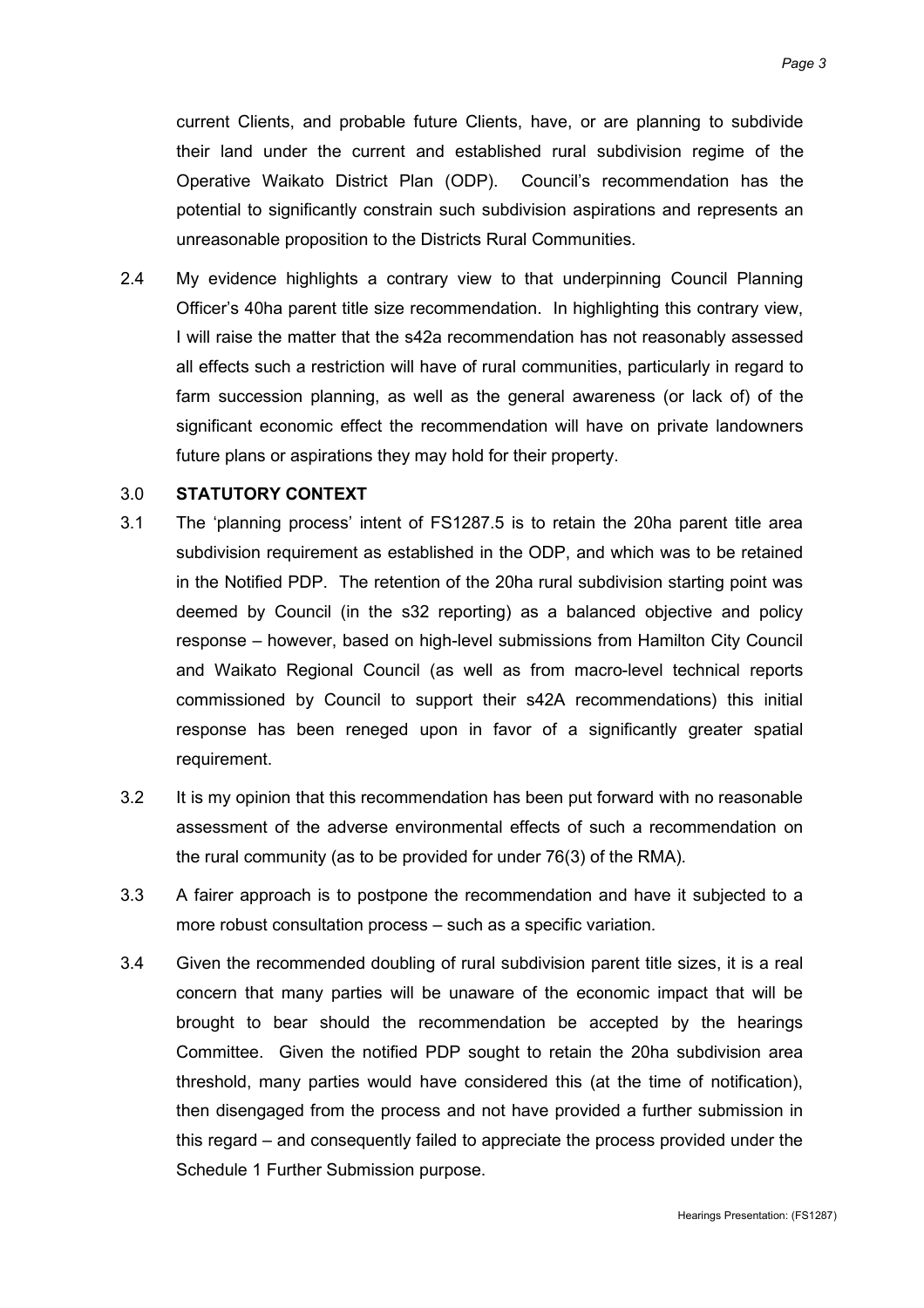- 3.5 Without directly notifying all parties that would be otherwise disadvantaged by the recommended changes – it will be left to planning practitioners (such as BWS) to inform future Clients why their succession planning, pragmatic subdivision design, or retirement fund could be no longer attainable.
- 3.6 I consider the recommendation for the doubled parent lot size threshold a failure by Council to appropriately and robustly inform their community of such a significant deviation from that which was initially notified in the PDP. The effects assessment of the recommendation have not been fully addressed by Council or the technical reporting that have been prepared to support the recommendation.
- 3.7 In considering this recommendation the Hearings Panel should ask themselves whether or not the rule has been based on a full consideration of public sentiment and assessment of adverse effects. My opinion is that it has not.

## **4.0 EFFECTS OF s42A RECOMMENDATION**

- 4.1 BWS has had over 25 years' experience in dealing with the district's rural communities – and consequently have a reasonable understanding of not only subdivision drivers within the Rural Zone, but also a strong appreciation of subdivision design principles whereby retention of rural productivity, retention of smaller ecological features, economic use of marginal production land, and the impact of modern farming practices are all central considerations behind rural subdivision scheme plan design.
- 4.2 Through presenting evidence in regard to FS1287.5, BWS is advocating not only on behalf of their current Clients, but also of future Clients who routinely approach BWS to assist in bringing their rural residential development retirement fund, or bring about their farm succession plan in to fruition (e.g., whereby their desire to carrying on their rural lifestyle choice, but due to age cannot continue the operational farming operations).
- 4.3 Through experience gained through BWS's strong links to the Waikato rural sector, and subdivision expectations of the Waikato Regional and District Councils, I consider that the environmental protections that are currently in place (in the case of the ODP) and those proposed under the notified PDP are effective and balanced in regard to mitigating the effects of loss of rural productive land, ribbon development and rural character and amenity.
- 4.4 I further consider that Council's recommended approach to general subdivision in the Rural Zone is excessive to the point of strangulation in the case of established succession planning – with the effect of adopting the recommendation not providing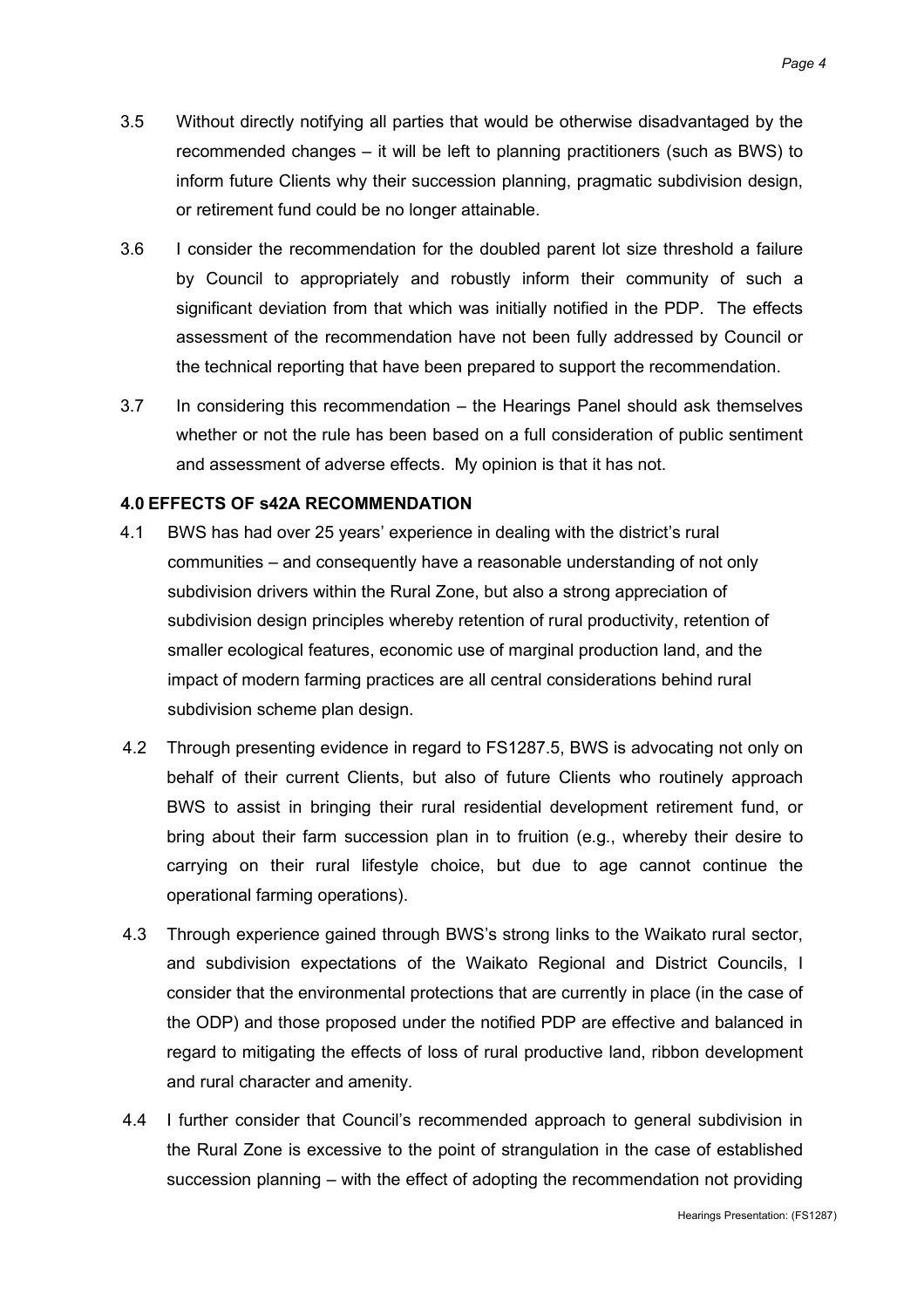a balanced outcome in regard to social cohesion and socio-economic effects.

- 4.5 I wish to highlight the balanced rationale provided in the initial Rural Zone s32 report for retaining a 20ha general subdivision parent title starting point. Following this I will respond to the s42A report whereby the parent title area is to be doubled. The point in contrasting these reports is to identify where the recommendations balance of assessment does not make any logical sense from a planning practitioners' perspective.
- 4.6 Following the identification of Councils assessment disparity, I will provide practical examples of how general subdivision within the Rural Zone can continue to retain productivity, ecological enhancement, rural amenity and character – whilst also explaining how social-economic benefit is derived to Rural communities thought the retention of the 20ha parent title general subdivision requirement.

#### **5.0 SECTION 32 REPORT**

- 5.1 The s32 Report rightly contains a robust effects analysis of how the PDP objectives and policies were to be given effect to via the performance standards and activity status rules as notified.
- 5.2 The s32 Report states that the effect of retaining a 20ha parent title (created prior to 6 December 1997) compared to that of increasing the area threshold to 40ha, would have a negligible impact on addressing matters such as rural fragmentation, rural amenity and character, and loss of high quality soils; as stated:

*"Maintaining both a title date and imposing a 40ha minimum lot size for the parent title does reduce potential yield, as does raising the child lot size. This is effective to reduce fragmentation of titles. However, there are comparatively few parcels of land between 20ha and 40ha. There are 637 titles in the district between 20ha and 40ha. Of these, 212 were issued before the 1997 title date. Titles in this size range pre-6 December 1997 are comparatively few, particularly if the yield is spread over the expected 10 year lifespan of the district plan."*

- 5.3 Based on the above observation the rationale not to increase the parent title threshold is considered sensible based on the minimal effectiveness such an increase would have on a district wide yield.
- 5.4 Furthermore, by retaining the parent title area, Council were able to carry on effectively balancing, and assessing, development against rural productivity, amenity and fragmentation.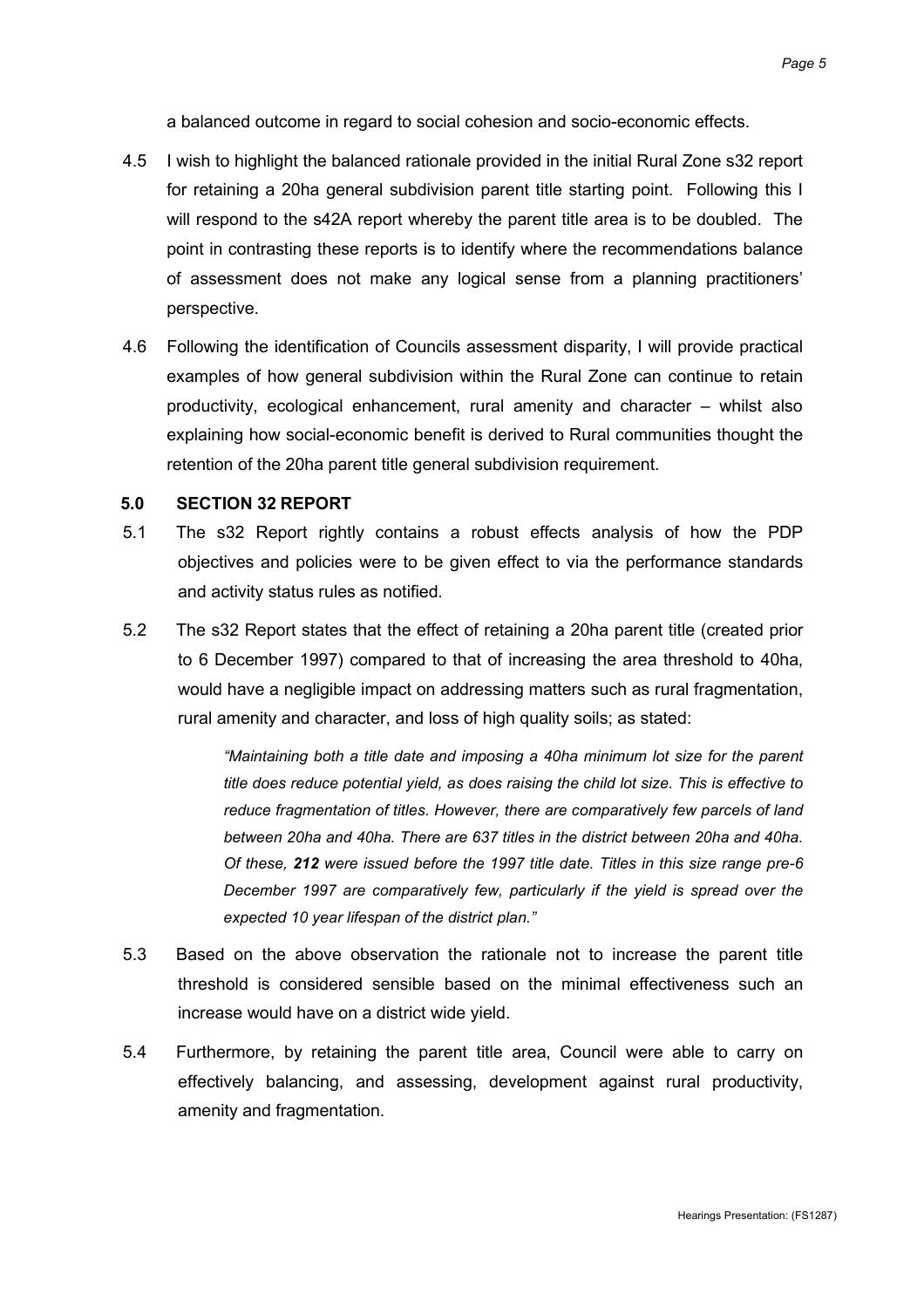## **6.0 SECTION 42A REPORT**

- 6.1 The s42A report has been prepared partly in response to submissions provided to Council in regard to the parent size threshold and how doubling the area will effectively further manage rural fragmentation and preservation of high-quality soils.
- 6.2 As noted in the Planners Report, the submissions prepared by Hamilton City Council (submitter 535), as well as Waikato Regional Council (submitter 81) introduce balance in managing the adverse effects of rural residential development.
- 6.3 Reasons given by submitters 81 and 535 to increase the parent title consist of:

## *More fragmentation (Submitter 81); and*

## *Protect urban expansion (Submitter 535).*

- 6.4 In response to submission  $81 I$  consider that retaining the 20ha parent title threshold from the ODP cannot "…increase the potential for fragmentation of rural land that would otherwise be the case" (as stated by the submitter) as this threshold has been established for many years. Consequently, the rationale to double the starting point is incorrect and should not have influenced the s42A report recommendation.
- 6.5 In response to Submitter 535 I consider that the submission point was limited to the defined area contained within the Urban Expansion Area (or "Area of Interest") due to fragmentation potentially restricting infrastructure at a future unspecified point in time. Moreover, I question the scope of the submission in regard to the remainder of the Districts rural zone.
- 6.6 The reasons provided for doubling the parent title threshold by HCC is in my interpretation a means to preserve land for infrastructure needs – yet the degree of need is as yet unknown or unquantified.
- 6.7 In responding to this method of strategic urban growth management, the more appropriate mechanism is that provided under Part 8 (designations) of the Resource Management Act (1991). The method underpinning the submitters sought decision is more readily identified as a planning blight rather than a quantifiable rationale to manage urban growth on Hamilton's fringe.
- 6.8 The Council Planner's recommendation states that:

*". In my view, the shift to a 40ha parent title size is a balanced approach towards reducing the impacts on primary productive land and goes some way to protecting*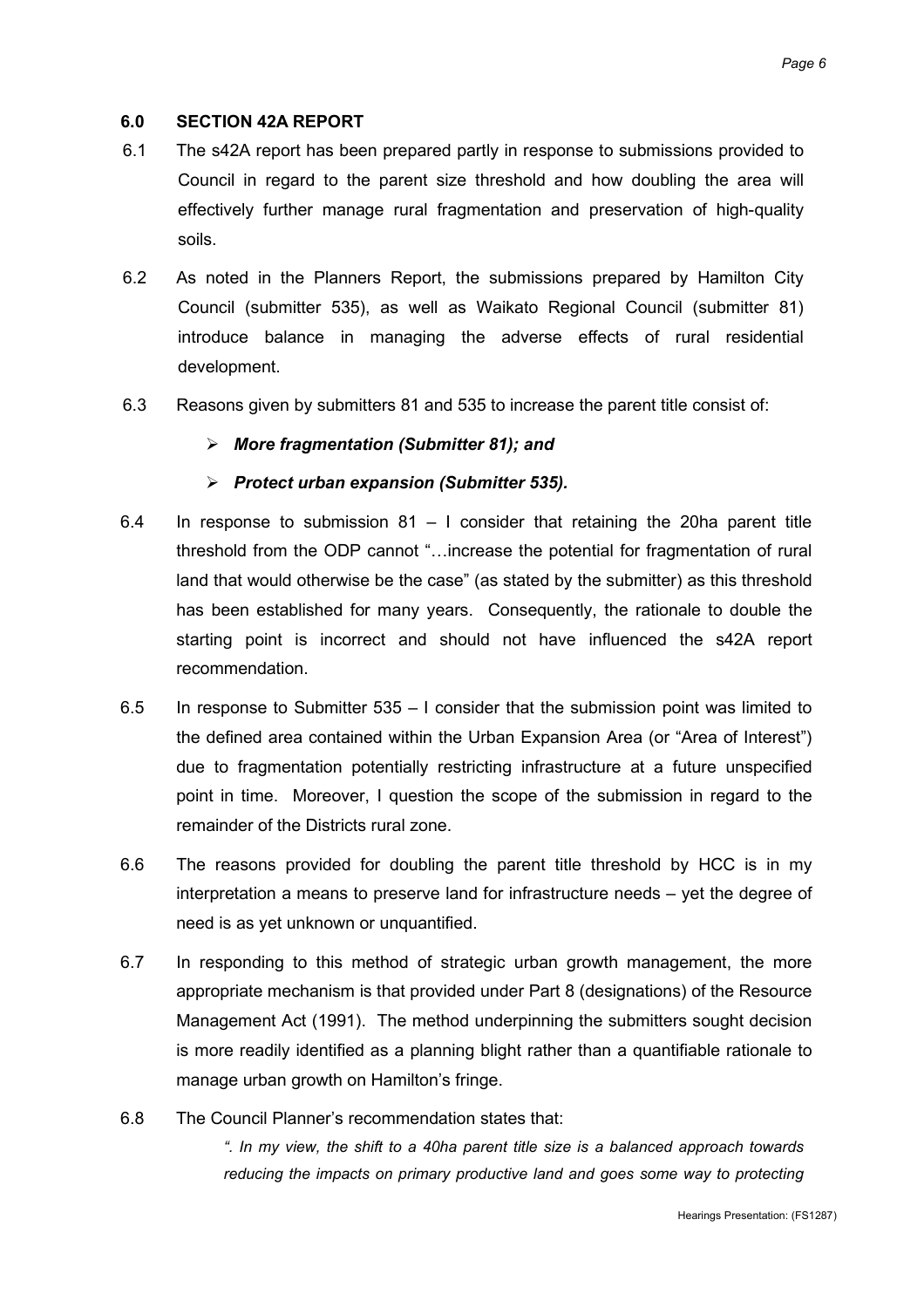*high class soils, primary production, rural amenity and landscape and the impact of "ad hoc" growth on the periphery of Hamilton."* (Paragraph 186)

- 6.9 This analysis outcome appears to be directed to the "Outskirts of Hamilton", rural fragmentation, high quality soil protection and amenity protection.
- 6.10 My thoughts on strategic growth management in the Urban Expansion Area are provided above.
- 6.11 The level of rural fragmentation cannot increase as a result of a 20ha parent title subdivision as this spatial criterion already exists.
- 6.12 The PDP has already included rigorous and restrictive compliance development standards whereby high-quality soils are to be protected through rural residential subdivision – these are agreed to as being appropriate.
- 6.13 Whilst it is understandable why Council are seeking to further protect the Rural Zone from inappropriate subdivision and development – the means now recommended are considered overly restrictive and do not adequately acknowledge the adverse effects the added restriction will have to those who reside in the Rural Zone. I address these effects below.

#### **7.0 SUBDIVISION DESIGN**

- 7.1 BWS work with Clients many of whom can be referred to as being semi-retired or recently retired farmers. Whilst no two subdivision designs are the same – a common trend with Clients such as these is the desire to retain links to the rural lifestyle environment they have grown accustomed to.
- 7.2 The 20ha parent title threshold has enabled BWS to shrink or re-augment the residential element of the farm to be contained within one relatively large  $(8,000m^2)$ as a minimum) title, thus allowing the farmer to either sell the balance productive land, or alternatively leave the operational farming activities as an important legacy to a family member.
- 7.3 In consideration of the s42A recommendation, the ability for this succession or retirement planning will be jeopardized in many instances due to the doubling parent title threshold and will have the probable effect of unfairly stripping an established right for a lifetime of hard work and strategic enterprise.
- 7.4 Another common trend in Clients seeking to subdivide their rural land is that of separating out unsuitable areas of the farm for productive purposes such as that defined by slope, stock access, or otherwise marginal land. Having the ability to economically utilize and manage land which is otherwise unproductive or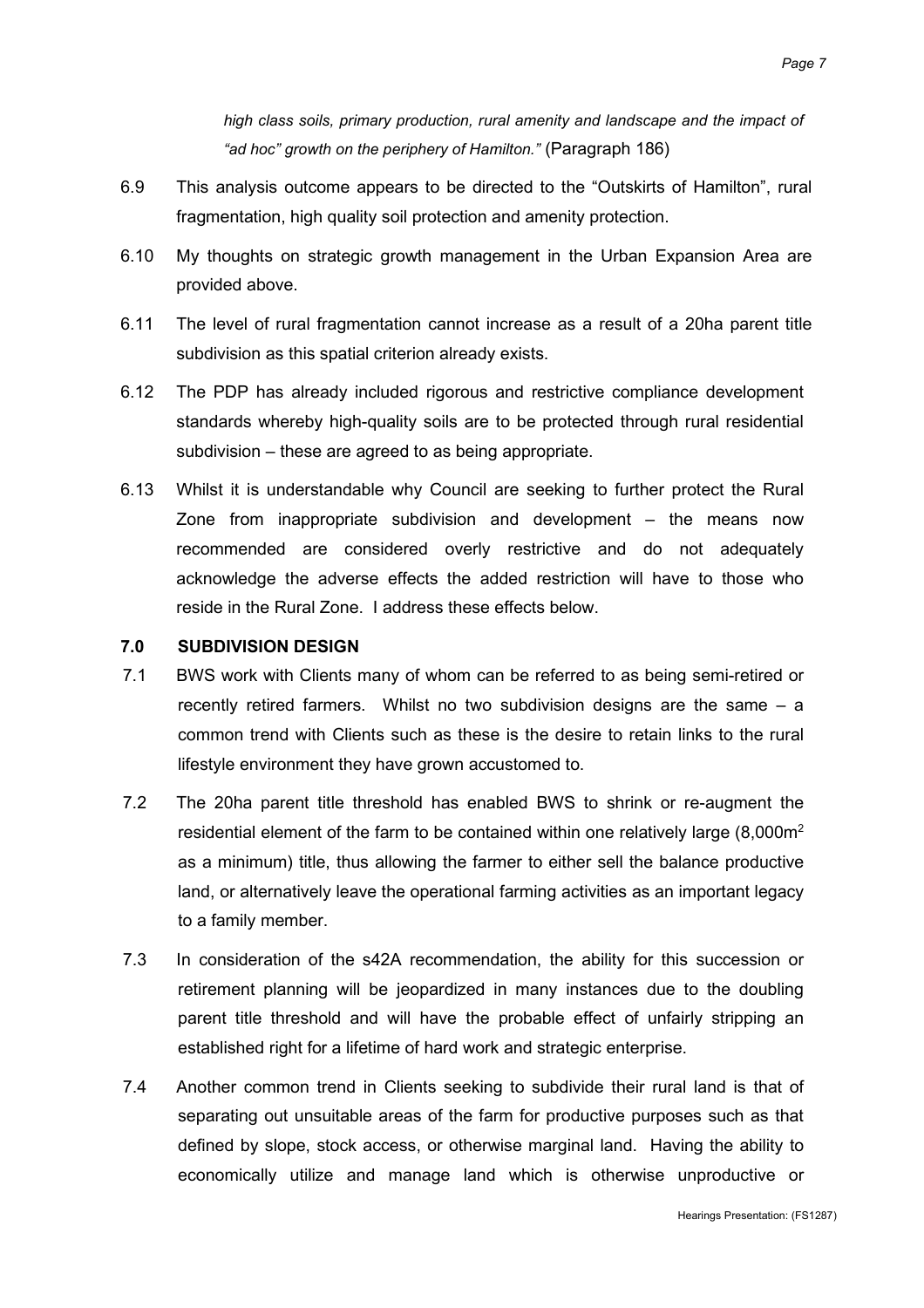environmentally discreet for the main farming operation is an important flexibility and responsive consideration that has not had adequate consideration in Council's parent title consideration or high-level (macro) expert soil and economic analysis.

- 7.5 From a social perspective, rural residential land use represents a vital lifeline feed to rural communities' cohesion such as schools, clubs, associations, crime prevention and numerous other community groups.
- 7.6 A low-resolution assessment to growth, as recommended in the s42A report, will adversely affect the social fabric of many of the districts already struggling rural communities resulting in further dereliction of community halls, schools, parks and other rural communal infrastructure. I have not seen any consideration provided in the s42A recommendation, or specialist reporting, addressing the effects on social vibrancy, succession planning – hence, reiterating my opinion that a higherresolution consideration of public opinion has not been provided as a basis for the recommendation.
- 7.7 As a planning practitioner for an established, local, surveying firm I see many instances whereby rural subdivisions are not driven purely for financial gain; rather, pragmatic and logical decisions drive rural subdivision – and collectively, the decision to subdivide is not at all to the detriment of the land's underlying productivity.
- 7.8 Where ill-considered rural subdivisions are proposed, the ODP and notified PDP provisions are already in place. Where logical and well considered subdivision is proposed, the 40ha parent title constraint will represent an unreasonable overreach from Council – and hence should not be accepted by the Hearings Panel.
- 7.9 Stifling rural subdivision flexibility as recommended by the Council Planner will have an adverse effect on rural communities in many instances – and the means by which the restrictions are being introduced (post notification) will have an 'ambushing' effect that will evoke significant angst towards Council should the recommendation be accepted.

## **8.0 FURTHER SUBMISSIONS**

- 8.1 BWS wish to align our concerns over the reasoning and methodology to double the parent title subdivision threshold in the s42A report with other similarly reasoned further submissions.
- 8.2 BWS are experienced in conducting rural subdivision in the Waikato District and can